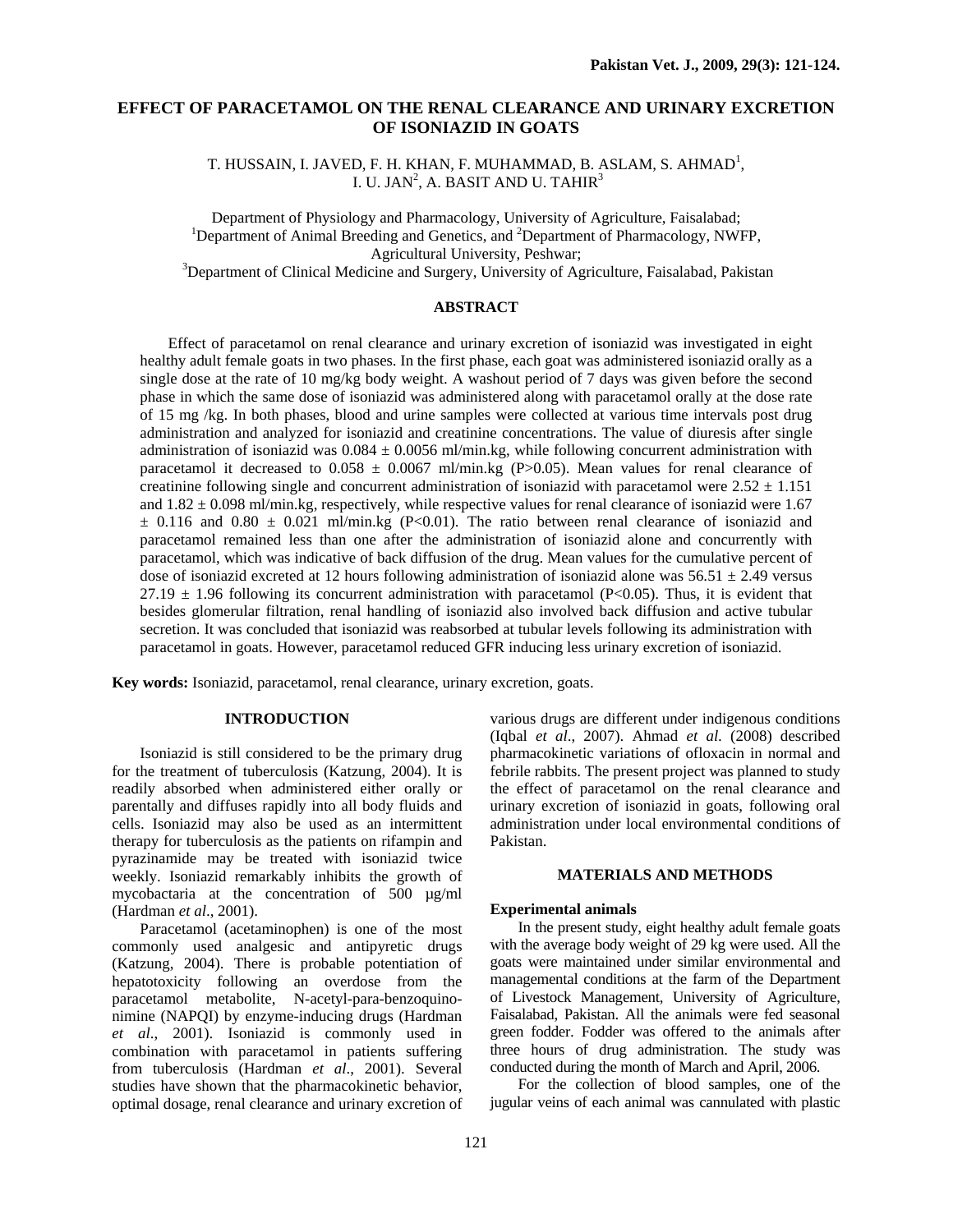canula No. 9 (Portex Ltd., England). For the timely collection of the urine samples, a sterilized disposable balloon catheter was lubricated with paraffin jell and inserted into the urinary bladder through urethra of each animal. In all animals, controlled blood and urine samples were collected before the drug administration.

### **Drug administration**

Commercial preparations of isoniazid (1% syrup Isozide®, Nabiqasim Pharmaceutical Industries, Karachi, Pakistan) and paracetamol (Tablet paracetamol®, Reckett Benckiser Ltd., Karachi, Pakistan) were used. Isoniazid was administered orally at the dose rate of 10 mg/kg body weight (Adams, 2001). After a wash out period of seven days, isoniazid at the previous dosage level and paracetamol at the dosage level of 15 mg/kg body weight were administered orally, simultaneously to the same goats ( $n = 8$ ). Blood samples were collected at 1, 1.5, 2 and 2.5 hours after each medication. After recording pH, blood samples were centrifuged, plasma was separated and stored at -20 $\mathrm{^0C}$  until analysis.

#### **Renal clearance**

For renal clearance studies, the urinary bladder was emptied completely and washed with distilled water through the catheter before the treatment. After washing, four urine samples were collected at equal time intervals (1.25, 1.75, 2.25 and 2.75 hours). The volume and pH of each urine sample was noted. The urine samples collected for renal clearance and afterwards at different time intervals were used for the study of urinary excretion of isoniazid. Isoniazid concentrations in plasma and urine samples were determined by using spectrophotometric method (Amlathe and Gupta, 1988). Creatinine in the blood and urine samples was determined using chemistry analyzer (BTS-330 Biosystem, Spain) with the help of creatinine kit (DDS Diagnostic System, Istanbul, Turkey). Renal clearance of isoniazid and endogenous creatinine was calculated. The renal clearance of endogenous creatinine was used for the estimation of glomerular filtration rate (GFR). The effect of paracetamol on the renal handling of isoniazid following its administration alone and with paracetamol and influence of urine pH, rate of urine flow (diuresis) and the plasma drug concentration on the renal clearance of drug was examined.

#### **Urinary excretion**

The urinary excretion of isoniazid was measured in 8 goats used for renal clearance studies following its single and concurrent administration with paracetamol. The urine samples were collected before and at 4, 6, 8 and 12 hours after each treatment. Mean values for the isoniazid in urine samples at different time intervals were calculated. Cumulative percent of dose of isoniazid excreted in the urine until 12 hours following administration alone and with paracetamol was calculated.

#### **Statistical analysis**

The mean  $(\pm \text{ SE})$  values for each concentration in animals given isoniazid alone or with paracetamol were calculated. Student's T-test was used to see the significance of results between isoniazid alone and with concurrent administration of paracetamol. The relationship between the urine flow rate, blood pH and plasma concentrations of the drug was calculated with regression/correlation analysis.

### **RESULTS AND DISCUSSION**

#### **Renal clearance**

The results of diuresis, blood pH, urine pH and renal clearance of creatinine and isoniazid following its alone and concurrent administration with paracetamol are presented in Table.1. The mean  $(\pm S E)$  value for the renal clearance of creatinine in 8 goats following single administration of isoniazid was  $2.52 \pm 0.151$  ml/min.kg veraus  $1.82 \pm 0.098$  ml/min.kg following its concurrent administration with paracetamol (P<0.01) However, the respective values for the renal clearance of isoniazid changed from  $1.67 \pm 0.116$  ml/min.kg to  $0.80 \pm 0.021$ ml/min.kg (P<0.01).

These results show that concurrent administration of isoniazid with paracetamol significantly decreased the renal clearance of isoniazid as well as renal clearance of endogenous creatinine. An earlier study has also shown that concurrent administration of fenbufen reduced the renal clearance of ciprofloxacin by 20% (Naora *et al.,* 1990). Similarly, antacids reduced the clearance of norfloxacin by 15% (Nix *et al.,* 1991). Metamezole significantly reduced the furosemide clearance (Rosenkranz *et al.,* 1992). A decrease in theophyline clearance was observed when given concurrently with ciprofloxacin (Hulsiz and Miller, 1990).

As the renal clearance of endogenouss creatinine is an index of GFR, an obvious decrease in the renal clearance of endogenous creatinine may be indicative of lower GFR for isoniazid following its concurrent administration with paracetamol. Following the administration of isoniazid alone and with paracetamol, regression/correlation analysis showed non significant (P>0.05) correlation among urine pH, diuresis and endogenous creatinine concentrations both in blood and urine.

However, a significant  $(P<0.05)$  positive correlation was observed between plasma concentration of isoniazid after administration of isoniazid alone and with paracetamol. A highly significant  $(P<0.01)$ negative correlation was observed between urine concentration of isoniazid and ratio of renal clearance (ratio between renal clearance of isoniazid and renal clearance of endogenous creatinine) which is indicative of reabsorption of isoniazid at tubular level (Figs. 1 and 2).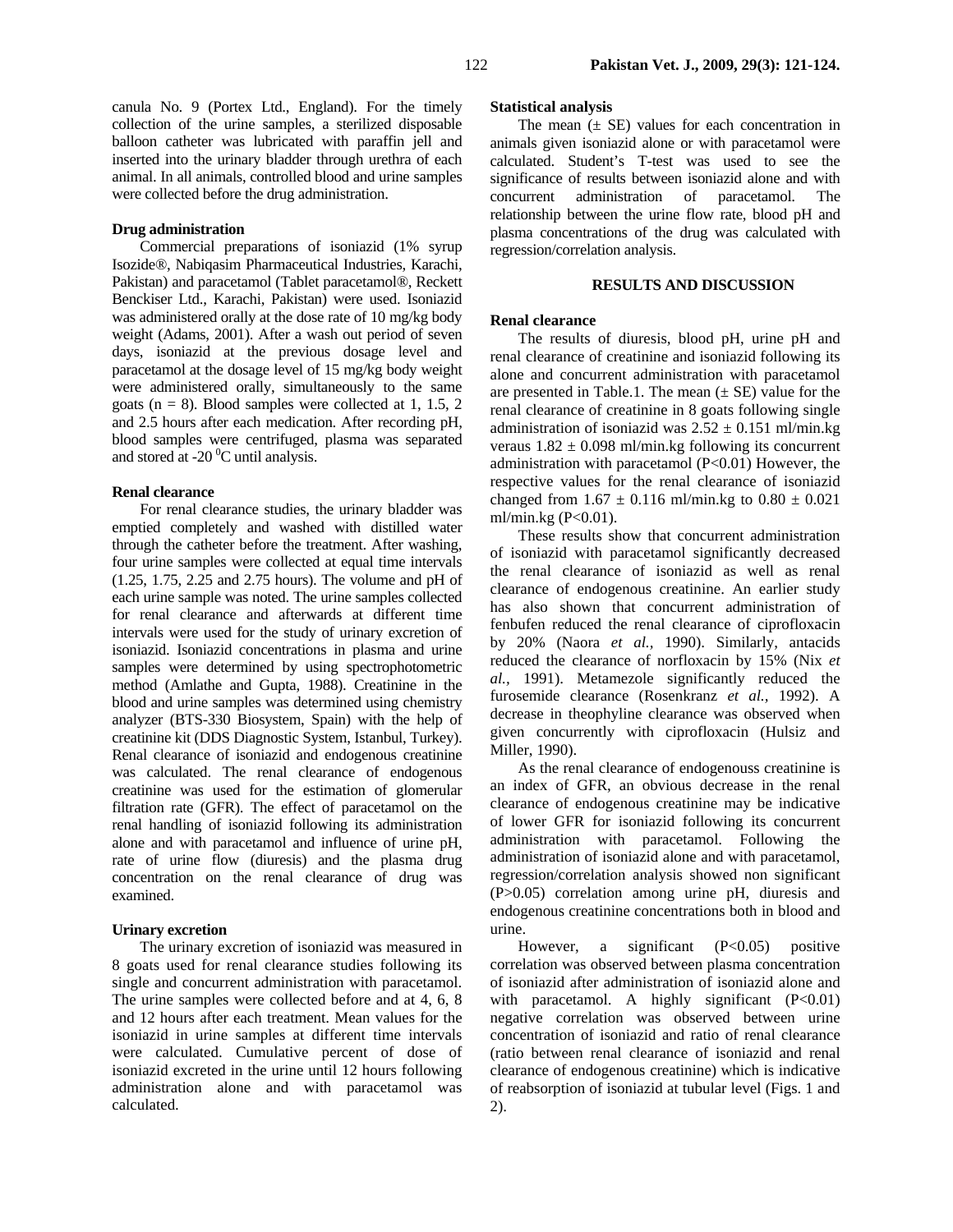| <u>oran auninibu auon with paracelamor</u> |              |                    |                                   |
|--------------------------------------------|--------------|--------------------|-----------------------------------|
| <b>Parameters</b>                          |              | Isoniazid alone    | <b>Isoniazid with Paracetamol</b> |
| Diuresis (ml /min.kg.)                     |              | $0.084 \pm 0.0056$ | $0.058 \pm 0.0067^{\text{NS}}$    |
| pH                                         | <b>Blood</b> | $7.51 \pm 0.018$   | $7.38 \pm 0.018$ <sup>NS</sup>    |
|                                            | Urine        | $8.46 \pm 0.019$   | $8.31 \pm 0.011$ <sup>NS</sup>    |
| Creatinine conc. $(\mu g/ml)$              | <b>Blood</b> | $6.66 \pm 0.181$   | $6.69 \pm 0.211$ <sup>NS</sup>    |
|                                            | Urine        | $200 \pm 8.55$     | $221.5 \pm 8.27$ <sup>NS</sup>    |
| Isoniazid conc. $(\mu g/ml)$               | <b>Blood</b> | $5.31 \pm 0.128$   | $5.89 \pm 0.158^*$                |
|                                            | Urine        | $120.61 \pm 7.27$  | $78.24 \pm 2.85**$                |
| Renal cl. (ml/min.kg.)                     | Creatinie    | $2.52 \pm 0.151$   | $1.82 \pm 0.098**$                |
|                                            | Isoniazid    | $1.67 \pm 0.116$   | $0.80 \pm 0.021$ **               |
| Clearance ratio                            |              | $0.67 \pm 0.046$   | $0.46 \pm 0.019**$                |

**Table 1: Comparison of renal clearance of isoniazid in goats following its single and concurrent oral administration with paracetamol** 

NS = Non significant (P>0.05),  $* =$  significant (P<0.05),  $** =$  highly significance difference (P<0.01) from the respective values.







**Fig. 2: Effect of plasma concentrations of isoniazid on its renal clearance following its concurrent oral administration with paracetamol.** 



**Fig. 3: Mean (± SE) values for cumulative percentage of dose of isoniazid extracted in urine of goats gollowing it's alone and concurrent administration with paracetamol.**